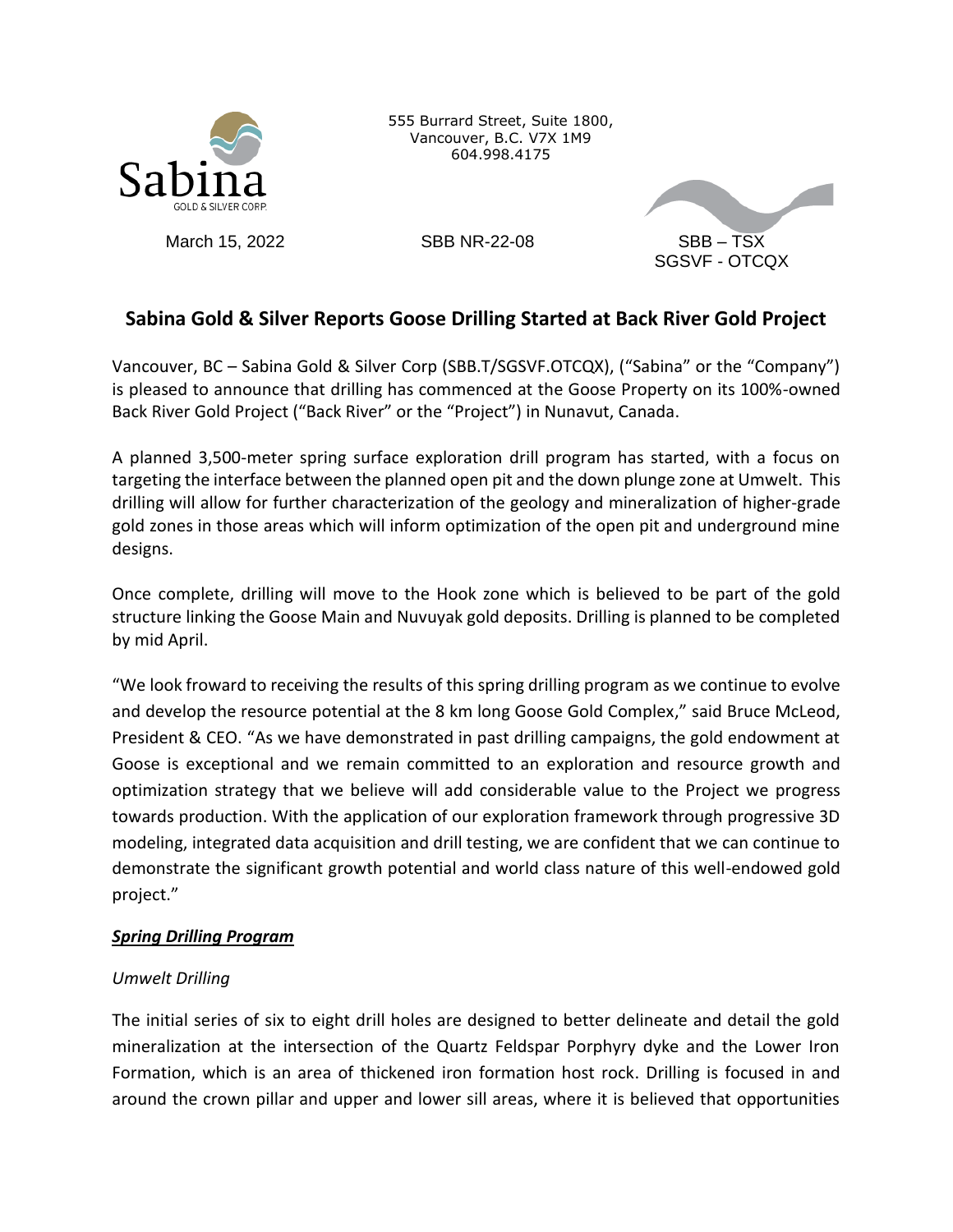exist for better characterization of higher-grade mineral zones and mining infrastructure planning.

One geomechanical drill hole will be completed at the base of the Umwelt open pit for rock property data collection.

### *Hook Drilling*

Two to three drill holes will be drilled at the Hook zone, which is located along the favourable gold structure that trends between the Goose Main gold deposit and the Nuvuyak Resource. The Hook target represents an important connector zone with a strike length of over 700m, demonstrating strong zones of mineralization in association with a tightly folded antiformal structure. Two drill holes will be drilled down plunge from 2021 drilling where drill hole 21GSE600 returned 5.42 g/t Au over 28.05 m, including 12.68 g/t Au over 5.30 m. An additional drill hole will target mineralization within the Hook gold structure located approximately 150m north of the Goose Main pit. Positive results from this drilling will help inform future decisions around resource growth and development along the Goose Main to Hook to Nuvuyak gold structure.



Figure 1. Inclined section, showing Umwelt open pit and underground mineralized areas, and general area of planned 2022 drilling.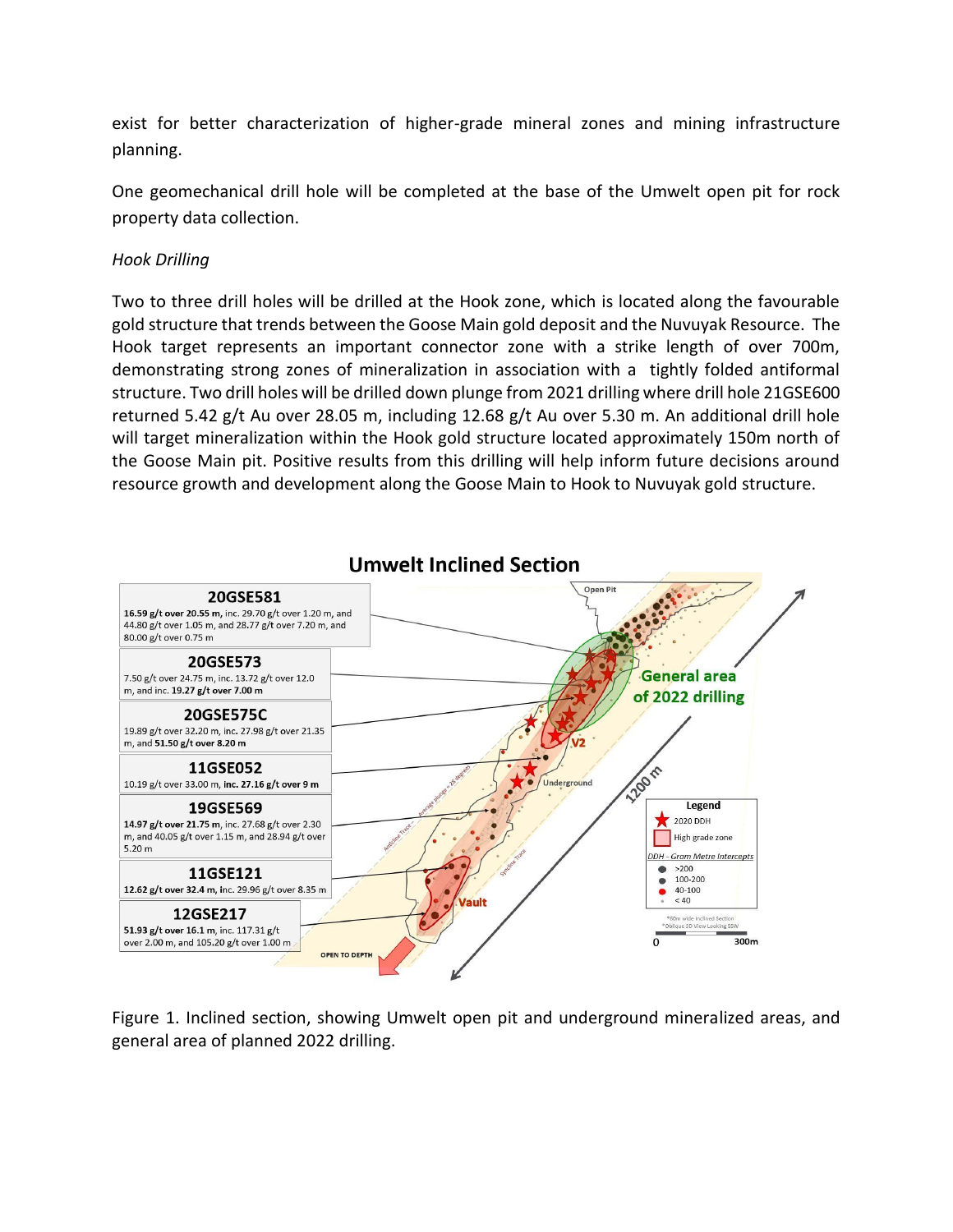

Figure 2. Plan map of the Goose Project, with location of planned open pits and areas of 2022 drilling targets.

## *Qualified Persons*

Ms. Nicole Lasanen, P.Geo. and Technical Services Manager for Sabina Gold & Silver Corp. is a Qualified Person under the terms of NI 43-101 and has reviewed the technical content of this press release for the Back River Project and has approved its dissemination.

## **Sabina Gold & Silver Corp.**

Sabina Gold & Silver Corp. is an emerging gold mining that 100% owns the district scale, advanced, high grade Back River Gold District in Nunavut, Canada.

Sabina recently filed an Updated Feasibility Study (the "**UFS**") on its first mine on the district, the Goose Mine, which presents a project that will produce ~223,000 ounces of gold a year (first five years average of 287,000 ounces a year with peak production of 312,000 ounces in year three) for  $\sim$ 15 years with a rapid payback of 2.3 years, with a post-tax IRR of  $\sim$ 28% and NPV<sub>5%</sub> of C\$1.1B. See "National Instrument (NI) 43-101 Technical Report – 2021 Updated Feasibility Study for the Goose Project at the Back River Gold District, Nunavut, Canada" dated March 3, 2021.

Since the UFS, completion of detailed geotechnical test work on the tailings samples and the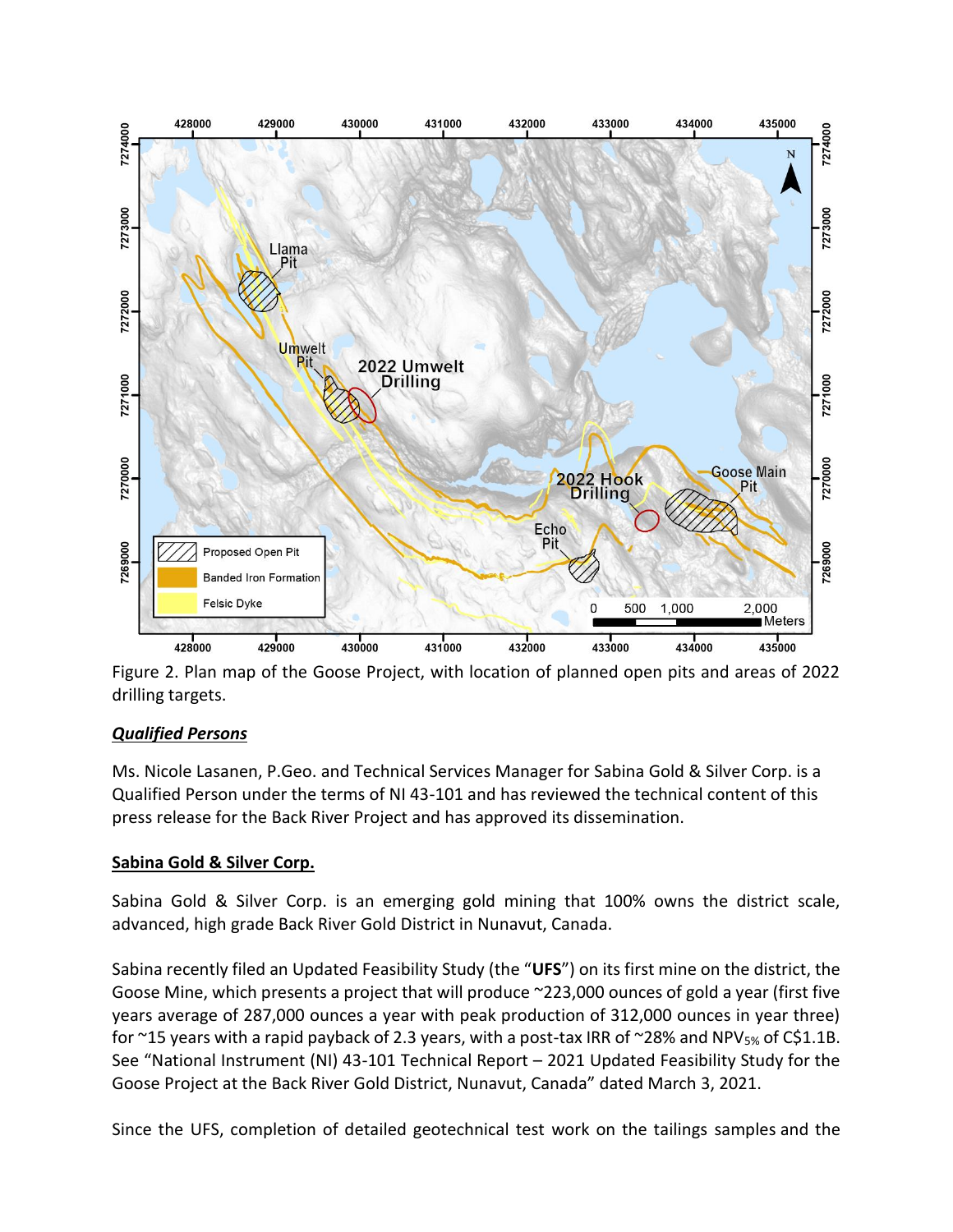inclusion of a high-capacity tailings thickener, the tailings storage capacity of the Echo open pit has increased sufficiently to enable the decision to construct the mill at a 4,000 tpd capacity at the outset. This, in addition to optimized equipment selection and detailed engineering has reduced the cost of the expansion from C\$17m to C\$10m when compared to the UFS.

The Project received its final major authorization on June 25, 2020 and is now in receipt of all major permits and authorizations for construction and operations.

The Company is also very committed to its Inuit stakeholders, with Inuit employment and opportunities a focus. The Company has signed a 20-year renewable land use agreement with the Kitikmeot Inuit Association and has committed to various sustainability initiatives under the agreement.

In February 2022, the Company announced it had completed a comprehensive project financing package for US\$520 million comprised of:

- A US\$225 million senior secured debt facility with Orion Mine Finance;
- A US\$75 million gold prepay facility with Orion Mine Finance;
- A US\$125 million gold stream arrangement with Wheaton Precious Metals; and
- A US\$95 million private placement of Sabina Common shares subscribed to by both Orion and Wheaton Precious Metals.

In addition to Back River, Sabina also owns a significant silver royalty on Glencore's Hackett River Project. The silver royalty on Hackett River's silver production is comprised of 22.5% of the first 190 million ounces produced and 12.5% of all silver produced thereafter.

For further information please contact:

Nicole Hoeller, Vice-President, Communications: **1 888 648-4218** 

**[nhoeller@sabinagoldsilver.com](mailto:nhoeller@sabinagoldsilver.com)**

## **Forward Looking Information**

*This news release contains "forward-looking information" within the meaning of applicable securities laws (the "forward-looking statements"), including, but not limited to, the commencement of construction of the Project, the timing for completion of construction, the creation of value for stakeholders, the timing and completion of the second and third tranches of the private placement and the projections and assumptions of the results of the UFS. These forward-looking statements are made as of the date of this news release. Readers are cautioned not to place undue reliance on forward-looking statements, as there can be no assurance that the future circumstances, outcomes or results anticipated in or implied by such forward-looking statements will occur or that plans, intentions or expectations upon which the forward-looking statements are based will occur. While we have based these forward-looking statements on our expectations about future events as at the date that such statements were prepared, the statements are not a guarantee that such future events will occur and are subject to risks, uncertainties, assumptions and other factors which could cause events or outcomes to differ materially from those expressed or implied by such forward-looking statements. Such factors and assumptions include, among others, the availability of equity financing on reasonable terms, the approval of the private placement to Orion and Wheaton by Sabina's shareholders, the uncertainty of construction, production, development plans and costs estimates for the Back River Gold Project;*